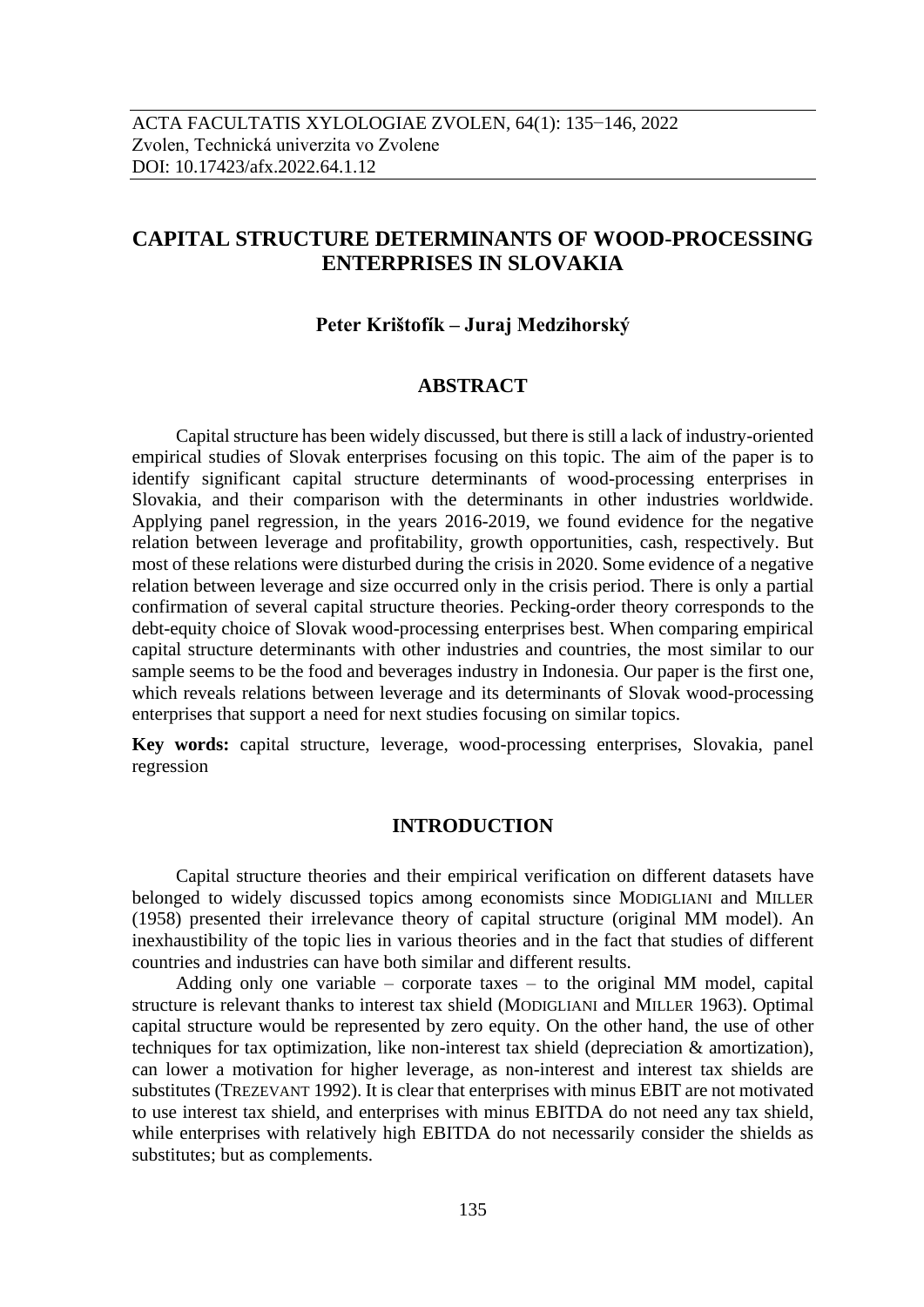Trade-off theory (KRAUS and LITZENBERGER 1973, MYERS 1984) adds the next variable – financial distress costs. As benefits of interest tax shield must be compared to these expenses, optimal capital structure will not have a corner solution (maximal leverage, zero equity), but the interior one. We can say that business risk is the determinant of possible financial distress that can be amplified by high leverage. Therefore, lower leverage is suitable for enterprises with higher business risk and with higher bankruptcy costs, including the indirect ones such as investment restrictions, a loss of customers, business partners, growth opportunities and key employees (KRIŠTOFÍK 2010), reputational damage of owners and managers that is more severe in specific markets with limited number of potential business partners etc.

Agency costs theory (FAMA and MILLER 1972, JENSEN and MECKLING 1976) focuses on relations between mangers, owners, and creditors. To minimize agency costs of debt, a collateral can be used, owners - especially of micro and small enterprises - can offer personal guarantees, an enterprise as whole or selectively a debt issue should be rated, any information asymmetry between insiders and outsiders should be minimized etc. Minimizing agency costs of equity includes control mechanisms, incentive schemes, and debt issues, especially if cash is so high and investment opportunities low that it motivates managers to an ineffective consumption. Actually, the high value of cash to total assets ratio is the typical feature of many Slovak wood-processing enterprises. Agency costs of both equity and debt can also be minimized thanks to ESG disclosures, ratings, and rankings, with a focus on Ggovernance ones.

Pecking-order theory (MYERS and MAJLUF 1984) supposes that an enterprise follows certain order when financing: internal funds, debt issue, equity issue. Enterprise issues new debt or equity only if internal funds are insufficient for investment opportunities. So, the need for external financing relates on investment opportunities and on internal funds items, flows, respectively: profitability (retained earnings), dividend policy, amount of cash, depreciation and amortization. If we omit the least probable equity issue, the determinants of external financing become the determinants of debt issue and leverage. If we do not omit equity issue, debt-equity choice is not clear, as equity is both the first and the last financing option.

According to life cycle theory (WESTON and BRIGHAM 1981, CHITTENDEN *et al.* 1996), smaller and younger enterprises can have some constraints with obtaining new external funds. However, those problems can be minimized by a collateral, and other techniques for achieving investors' trust described in the agency costs theory. The next financing options for start-ups include venture capital, business angels, and internal funds when the enterprises become profitable.

Every rational subject should buy cheaply and sell expensively. Applying this simple idea to capital markets, an enterprise should issue new shares when stock price is relatively higher and make buybacks when it is lower. According to market timing theory (BAKER and WURGLER 2002), this effect can be long-lasting. Therefore, current capital structure is the result of past market timing activities. Applying the theory on debt, there should be a negative relation between interest rates and debt issues.

Empirical studies of capital structure are very often country-oriented, less often industry-oriented. ALMAZAN and MOLINA (2001) studied 61 industries using the Compustat database. They show different leverage variability in different industries. Higher withinindustry variability of leverage is confirmed for industries with a longer history, higher capital expenditures, and greater leas indebtedness. Regarding corporate governance variables, board structure and incentives play a role.

CAPOBIANCO and FERNANDES (2004) studied the enterprises of airline industry over the world applying DEA models. They identified that more effective enterprises have lower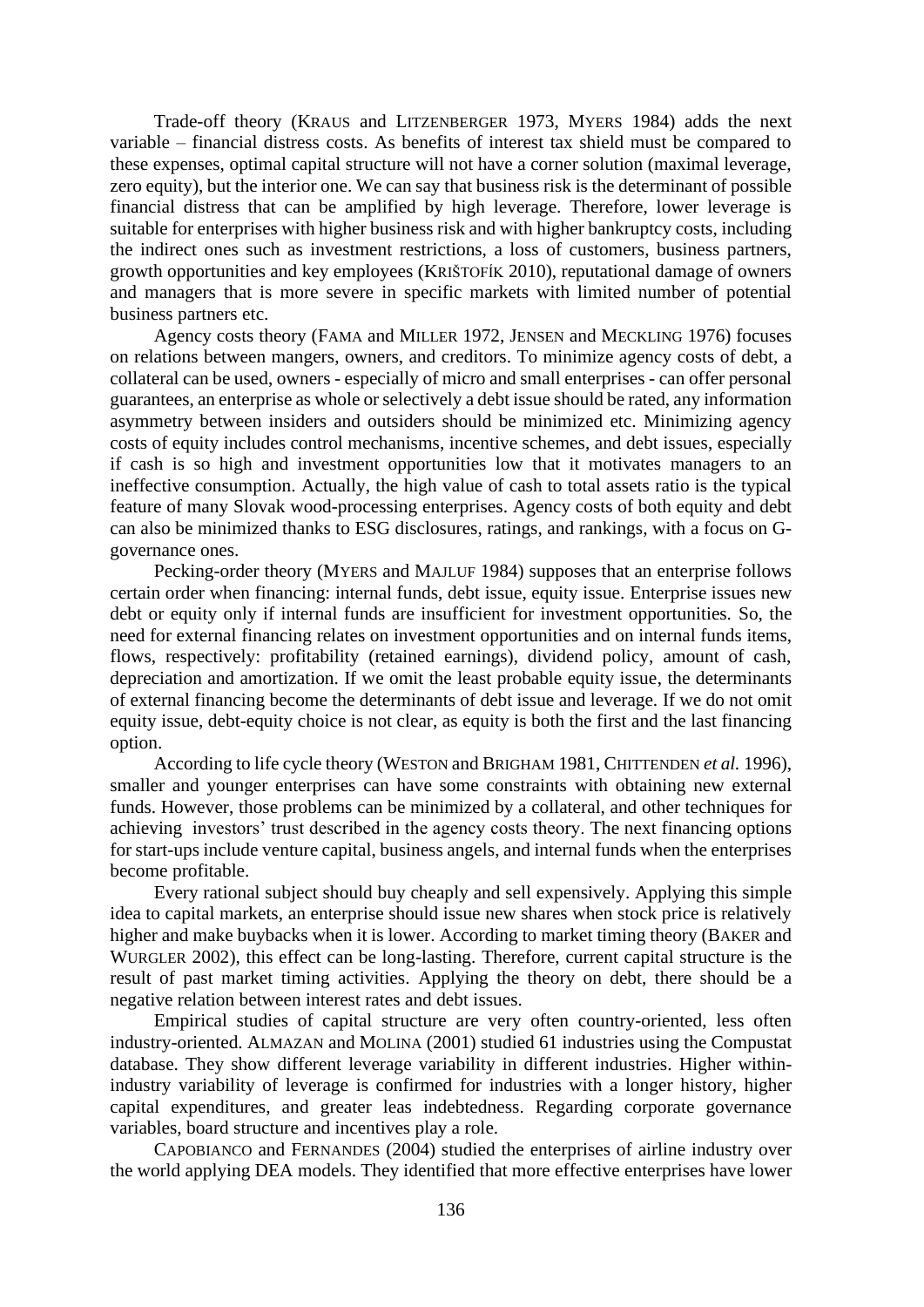values of fixed to total assets ratio, and equity ratio minimally 40%. The enterprises with rising revenues reduce their leverage.

VIVIANI (2008) confirmed that pecking-order theory is more applicable to French wine enterprises than trade-off theory. Applying both single-year linear regression and panel regression on 5-year dataset, he studied profitability, cash, asset turnover, tangibility, noninterest tax shield, age, and growth in sales as leverage determinants. Statistical significance of the selected determinants was confirmed especially when applying single-year approach. Regarding the methodology, several variant measures were defined for both leverage and its determinants. The specific view on the industry was supplemented by the industry subsectors analysis.

ISLAM and KHANDAKER (2014) confirmed profitability and asset tangibility as significant determinants of the Australian enterprises in the mining industry, while the same determinants are insignificant for other (non-mining) enterprises. Such results support a need for industry-oriented research.

That is confirmed by the next study of Australian listed companies, as well. LI and ISLAM (2019) – analysing 20 industries – found that firm-specific determinants of capital structure vary across industries. In addition, they show the significant industry-specific determinants.

ZHANG, CAO, and ZOU (2016) confirmed an overinvestment in the renewable industry in China, especially for the wind and biomass subsectors. The effect of leverage on profitability is confirmed especially for downstream enterprises. That creates a basis for policy makers to minimize the constraints that enterprises have when acquiring new debt.

SALIM and SUSILOWATI (2019) focused on Indonesian listed food and beverages companies. They found that liquidity and enterprise growth are significant capital structure determinants, with the negative impact on leverage, while profitability and enterprise size are insignificant. The effect of leverage on enterprise value is positive but insignificant.

JAWORSKI and CZERWONKA (2021) joined single-industry with multiple countries research, as they studied capital structure of the energy industry in 25 EU countries. While tangibility and enterprise size correlate with leverage positively, profitability and liquidity have a negative impact. Macroeconomic determinants with strong or moderate effect on leverage are GDP growth, protection of stakeholders' rights, inflation, taxation, degree of capital markets and financial institutions development.

The complex summary of capital structure theories, selected empirical studies, and the methodology of variables – all focusing on leverage determinants – is presented in Tab. 1. That summary will enable us to develop hypotheses and methodology. We would like to stress that all mentioned determinants have their empirical confirmations in plenty of studies – especially industry non-oriented – but not all of them are part of our industry-oriented review.

Wood-processing industry - which consists of wood, furniture, pulp and paper subindustries - has an important potential in the Slovak economy, which is also given by the forest coverage of the country that is 41% (MINISTRY OF A&RD 2021). Focusing more closely on the first subindustry, its total year revenues (in billions of EUR) in 2020 achieved 1.36, expenses 1.32, respectively (STATISTICAL OFFICE 2022). It has the most important status according to the number of employees, over 12 thousand, followed by the furniture subindustry (NATIONAL FORESTRY CENTRE 2022). However, which determinants have a significant impact on capital structure choice of Slovak wood-processing enterprises, has not been studied yet. The variability of capital structure theories and the existence of industryoriented empiric studies in different countries support a need for this study.

The aim of our paper is to identify significant capital structure determinants and to verify the validity of capital structure theories with a focus on wood-processing enterprises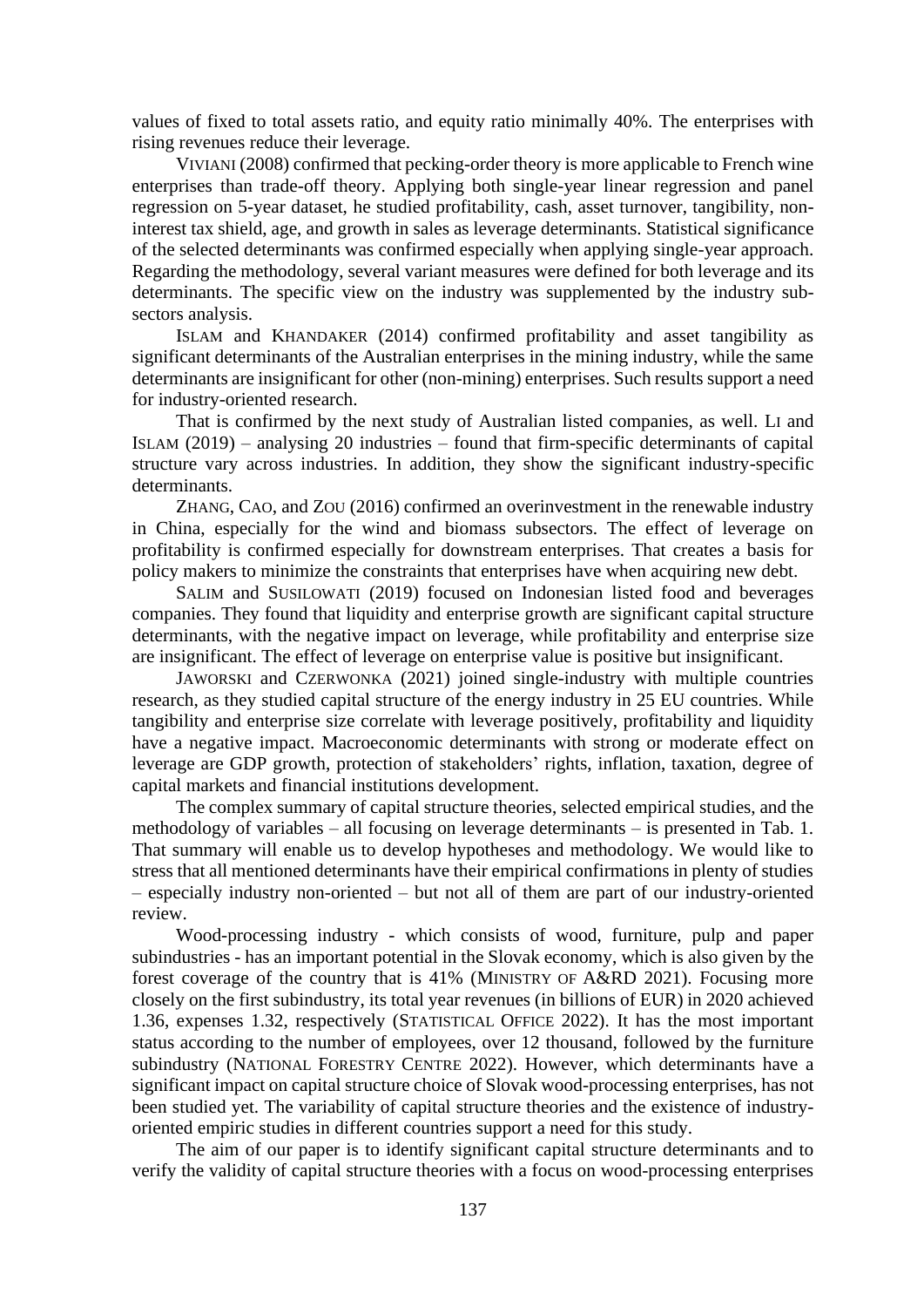in Slovakia, along with a worldwide comparison of the determinants across industries. The object of the study are wood-processing enterprises except the furniture, pulp and paper ones.

| Determinant of                                                                                   |                                                                             | Theoretical effect on leverage                     |                                                                                                                                                                                                                                         | Empirical<br>confirmation                                                              |
|--------------------------------------------------------------------------------------------------|-----------------------------------------------------------------------------|----------------------------------------------------|-----------------------------------------------------------------------------------------------------------------------------------------------------------------------------------------------------------------------------------------|----------------------------------------------------------------------------------------|
| capital structure                                                                                | $\ddot{}$                                                                   |                                                    | Definition                                                                                                                                                                                                                              | (industry, country,<br>relation to leverage)                                           |
| Corporate income<br>taxes (interest tax<br>shield)                                               | MM with tax<br>effect, Trade-off                                            |                                                    | Effective tax rate,<br>Nominal tax rate,<br>MILLER's (1977) tax index                                                                                                                                                                   |                                                                                        |
| Depreciation and<br>amortization<br>(non-interest tax)<br>shield)                                |                                                                             | MM with tax<br>effect, Trade-off,<br>Pecking-order | D&A / Total assets,<br>D&A / Sales,<br>Other non-interest tax<br>shields and tax<br>optimization                                                                                                                                        | Wine – France $(-or +$<br>depending on leverage<br>measure)                            |
| Profitability                                                                                    | MM with tax<br>effect, Trade-off                                            | Pecking-order                                      | ROA (EBIT/Total assets),<br>ROI, Margin                                                                                                                                                                                                 | Wine – France $(-)$ ,<br>Mining - Australia (-<br>), $Energy - EU (-)$                 |
| Risk and<br>bankruptcy costs<br>(especially<br>indirect)                                         |                                                                             | Trade-off                                          | Risk: Standard deviation of<br>operating CF / Total<br>Assets, Inverse value of<br>rating, Altman's model;<br>Bankruptcy costs:<br>Uniqueness of products or<br>industry, High<br>specialization of<br>employees                        |                                                                                        |
| Tangibility<br>(collateral),<br>rating, less<br>information<br>asymmetry from<br>creditors' view | Agency-costs<br>theory (focus on<br>agency costs of<br>debt),<br>Life cycle |                                                    | Fixed assets/Total assets,<br><b>PPE/Total Assets</b><br>Collateral(any)/Total<br>assets,<br>(Total assets - Intangible<br>assets)/Total Assets,<br>Existence and value of:<br>Overall credit rating, Issue<br>credit rating, ESG score | Wine – France $(+)$ ,<br>Mining - Australia<br>$(+)$ , Energy – EU $(+)$               |
| Cash                                                                                             | Agency-costs<br>theory (focus on<br>agency costs of<br>equity)              | Pecking-order                                      | Cash/Total assets,<br>Liquidity ratios,<br>Free cash flow/Total<br>Assets                                                                                                                                                               | Wine – France $(-)$ ,<br>Food & beverages -<br>Indonesia (-),<br>Energy $-$ EU $(-)$   |
| Growth<br>opportunities                                                                          | Pecking-order                                                               | Agency-costs,<br>Trade-off                         | Total assets growth, Sales<br>growth, Market-to-book<br>ratio, Capital<br>expenditures/Total assets                                                                                                                                     | Airline - World (-),<br>Wine – France $(+)$ ,<br>Food $&$ beverages –<br>Indonesia (-) |
| Dividends                                                                                        | Pecking-order                                                               |                                                    | Dummy variable (yes/no),<br>Dividend payout ratio                                                                                                                                                                                       |                                                                                        |
| Size and age                                                                                     | Life cycle                                                                  |                                                    | Size: Total assets, Sales,<br>Market capitalization;<br>Age: Number of years                                                                                                                                                            | $Energy - EU (+)$                                                                      |
| Stock price                                                                                      |                                                                             | Market-timing                                      | Market-to-book ratio.<br>Current price/Average<br>historical prices                                                                                                                                                                     |                                                                                        |
| Interest rate                                                                                    |                                                                             | Market-timing                                      | Effective interest rate,<br>Weighted average costs of<br>debt                                                                                                                                                                           |                                                                                        |

**Tab. 1 Capital structure determinants – theoretical and empirical views.**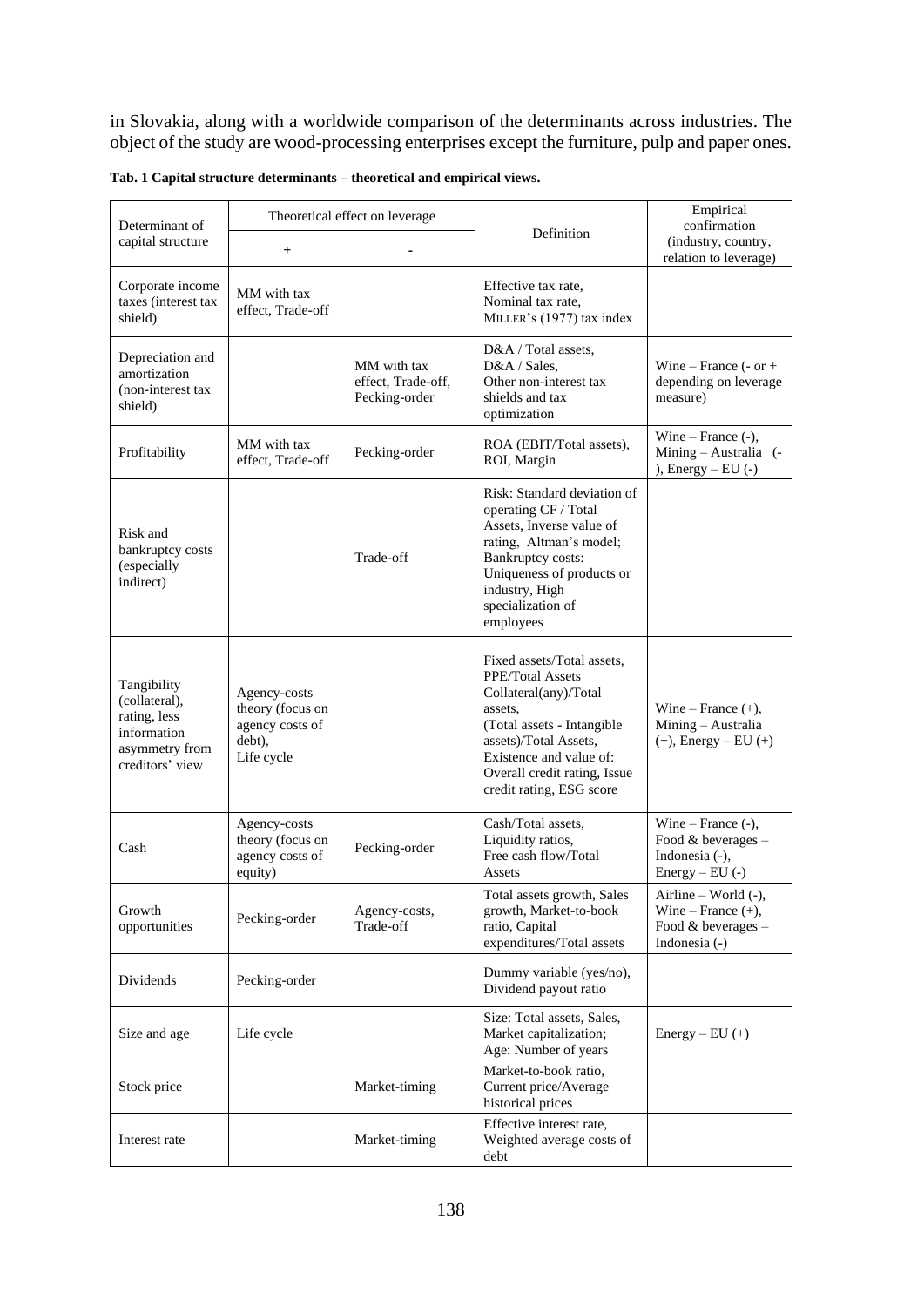### **MATERIAL, METHODS, AND HYPOTHESES DEVELOPMENT**

Based on theories and empiric studies – summarized in Tab.  $1$  – we set the hypotheses and methodology of variables, as follows.

*H1: There is a positive linear correlation between leverage and tangibility.* 

The hypothesis confirmation is in favour of agency costs and life cycle theory. Opposite correlation than expected does not have direct support in any capital structure theory. However, as equity is long-term capital, and we include both long- and short-term debt to leverage computation, it can be explained as a possible partial application of the golden financing rule - saying that fixed assets should be financed by long-term capital. In that case, future research focusing on long-term leverage is needed to support or reject such interpretation.

Tangibility can be defined as the ratio of fixed assets to total assets, the ratio of property, plant, and equipment (PPE) to total assets, as collateral value, or literally as tangibility i.e., excluding intangible assets from calculation. PPE has naturally the key role in the wood-processing industry, the ratio of PPE to total assets is relatively high in many wood-processing enterprises and PPE, especially real estate, serves as a collateral. In the case of smaller or younger enterprises, real estate can even be the only suitable collateral together with personal guarantees of owners, when acquiring new debt. Therefore, we define tangibility as PPE to total assets ratio.

*H2: There is a positive linear correlation between leverage and size.* 

The hypothesis confirmation is in favour of life cycle theory. The opposite correlation than expected would suggest, for example, a lack of internal funds, or a lack of capital deposits by owners in smaller enterprises. But it does not have any support in any theory.

Enterprise size is most often defined as total assets (its book value) or sales. For listed companies, it can be calculated as market capitalization, or as total assets using market value i.e., as the sum of market value of equity and book value of debt (market value of debt is not usually used, or even calculated). As our dataset does not consist of listed companies, this is not our case. We define size as sales.

*H3: There is a positive linear correlation between leverage and growth opportunities.*  The hypothesis confirmation is in favour of pecking-order theory. On the other hand, if the opposite correlation is confirmed, it will be in favour of agency costs and trade-off theory.

Growth opportunities are usually defined as sales growth, total assets growth, market-to-book ratio (for listed companies), and capital expenditures scaled by total assets. We define them as total assets growth, as sales are used for size calculation, and possible collinearity of independent variables should be avoided.

*H4: There is a negative linear correlation between leverage and non-interest tax shield.* 

The hypothesis confirmation is in favour of MM model with taxes, trade-off, and peckingorder theory. The opposite result would suggest that both interest and non-interest tax shield can be used together. In other words, their positive correlation would also mean that enterprises which use one tax shield, use also the next tax shield, while other companies apply no one. The first group of mentioned enterprises represent 'maximal tax optimizers'. Another explanation is that fixed assets are financed with debt, when both depreciation & amortization and leverage rise.

Depreciation and amortization scaled by total assets or by sales are often used for the calculation. We apply D&A scaled by sales to minimize collinearity with variable tangibility that would be caused if the D&A to total assets ratio were used.

*H5: There is a negative linear correlation between leverage and profitability.*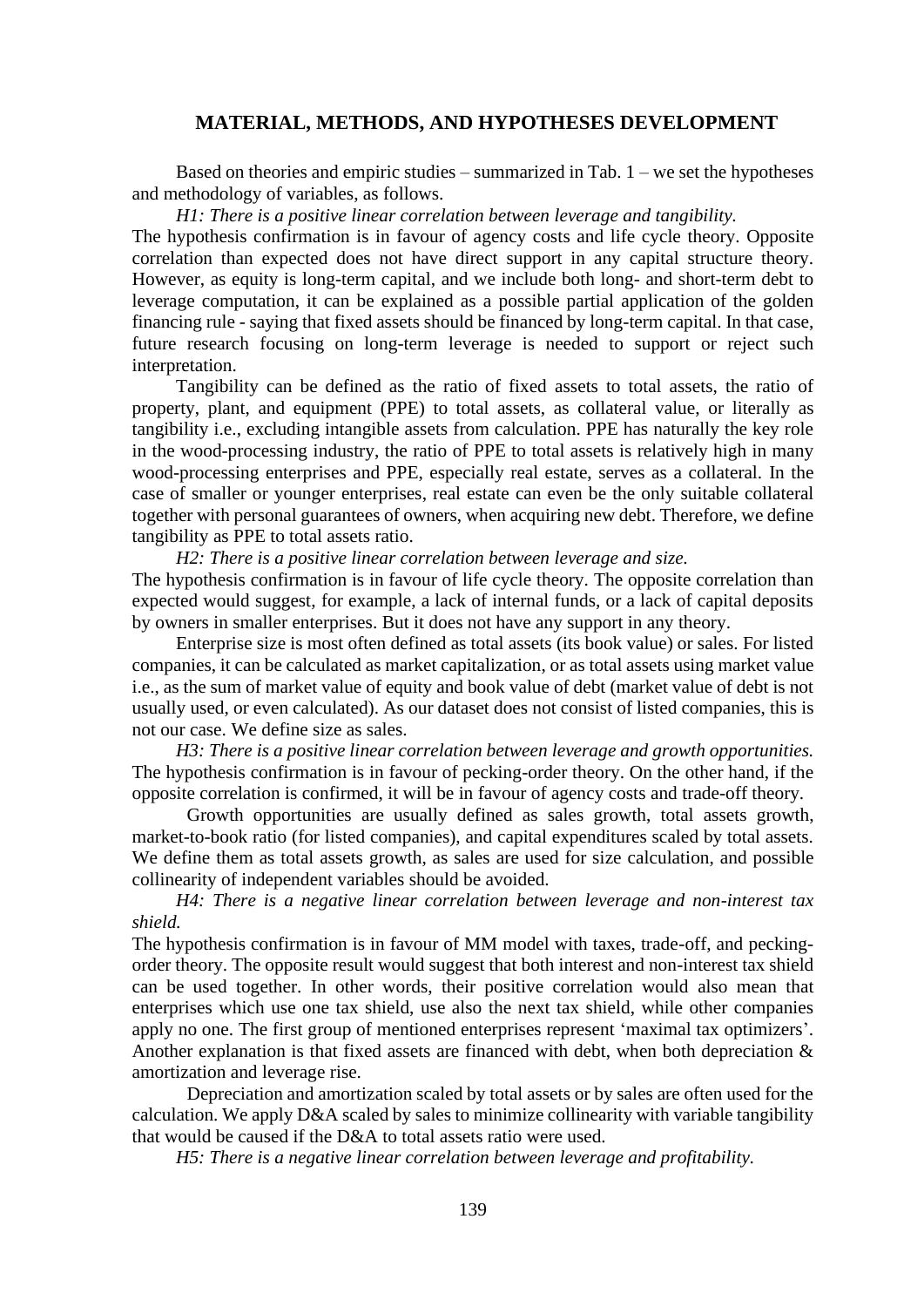The hypothesis confirmation is in favour of pecking-order theory, while the opposite correlation is in favour of MM model with taxes, and trade-off theory.

Profitability can be calculated as ROA, ROI, profit margin, respectively. We define it as ROA – EBIT to total assets – which is the most common measure. It is obvious that EBIT application is suitable for capital structure research due to the fact that both interests that relate to leverage directly and taxes – affected by interest tax shield – are not included.

*H6: There is a negative linear correlation between leverage and cash.*  The hypothesis confirmation is in favour of pecking-order theory. The positive correlation would be in favour of agency costs theory.

Variable cash can be defined as cash and cash equivalents scaled by total assets, liquidity ratio (current, quick, cash), or as free cash flow scaled, for example, by total assets. We apply the first one, because a part of studied enterprises has surprisingly very high level of cash and equivalents to total assets ratio; so, it is the important item of assets. Moreover, this ratio has clear and simple interpretation.

To sum up, the independent variables are tangibility (TAN), size, growth opportunities (GROWTH), non-interest tax shield (DA), profitability (ROA), and cash. The dependent variable is leverage (LEV). Several definitions are used for that, such as total liabilities to total assets, long-term debt to equity, long-term debt to total assets, short-term debt to total assets, and other variations. We define leverage as the total liabilities to total assets ratio that most complexly includes all non-equity items. It represents debt-equity choice from the broadest view.

Mathematical notation of the model is, as follows. Standard symbols for regression are used.

$$
LEV = \alpha + \beta_1 TAN + \beta_2 SIZE + \beta_3 GROWTH + \beta_4 DA + \beta_5 ROA + \beta_6 CASH + \varepsilon
$$
  
(1)

As we can see, several capital structure determinants from Tab. 1 are disregarded from our further analysis. Corporate income tax is suitable for multi-country studies, dividends and stock price for studies of listed companies. The rest of determinants are selected for the analysis depending on their application in other industry-oriented studies. Summary of methodology for interpretation of the results is showed in Tab. 2.

Dataset consists of wood-processing enterprises in the Slovak Republic except furniture, pulp and paper ones. Industry is represented by NACE code 16 – Wood-processing and manufacturing of wood products except furniture (NACE 2022). It includes 16.1. Sawmilling and planing of wood, 16.21 Manufacturing (Ma.) of boards and wooden panels, 16.22. Ma. of parquets, 16.23 Carpentry, 16.24 Ma. of wooden containers, 16.29 Ma. of other wooden products. The five-year period (2016-2020) is studied. As pre-crisis and crisis period should be modelled separately, the period is divided into two subperiods: 2016 – 2019, and 2020, due to the pandemic situation. Therefore, we have applied both panel regression for the first subperiod and regression of cross-sectional data for the second subperiod. The database is REGISTRY OF ACCOUNT STATEMENTS (2022). According to the database, the total number of wood-processing enterprises with published account statements for the entire selected period and at least 10 employees is 242. Applying random selection, we have selected one third i.e., 81 enterprises. Their sales represent nearly 32 % market share. We consider such a sample as representative. Micro enterprises (with 9 and fewer employees) are not included, as there are several specifics that make them incomparable with bigger enterprises. Micro enterprises often create account statements only formally, as a necessity required by state – tax office; they include one-person companies that are actually self-employed persons, with only a legal form of a limited company; these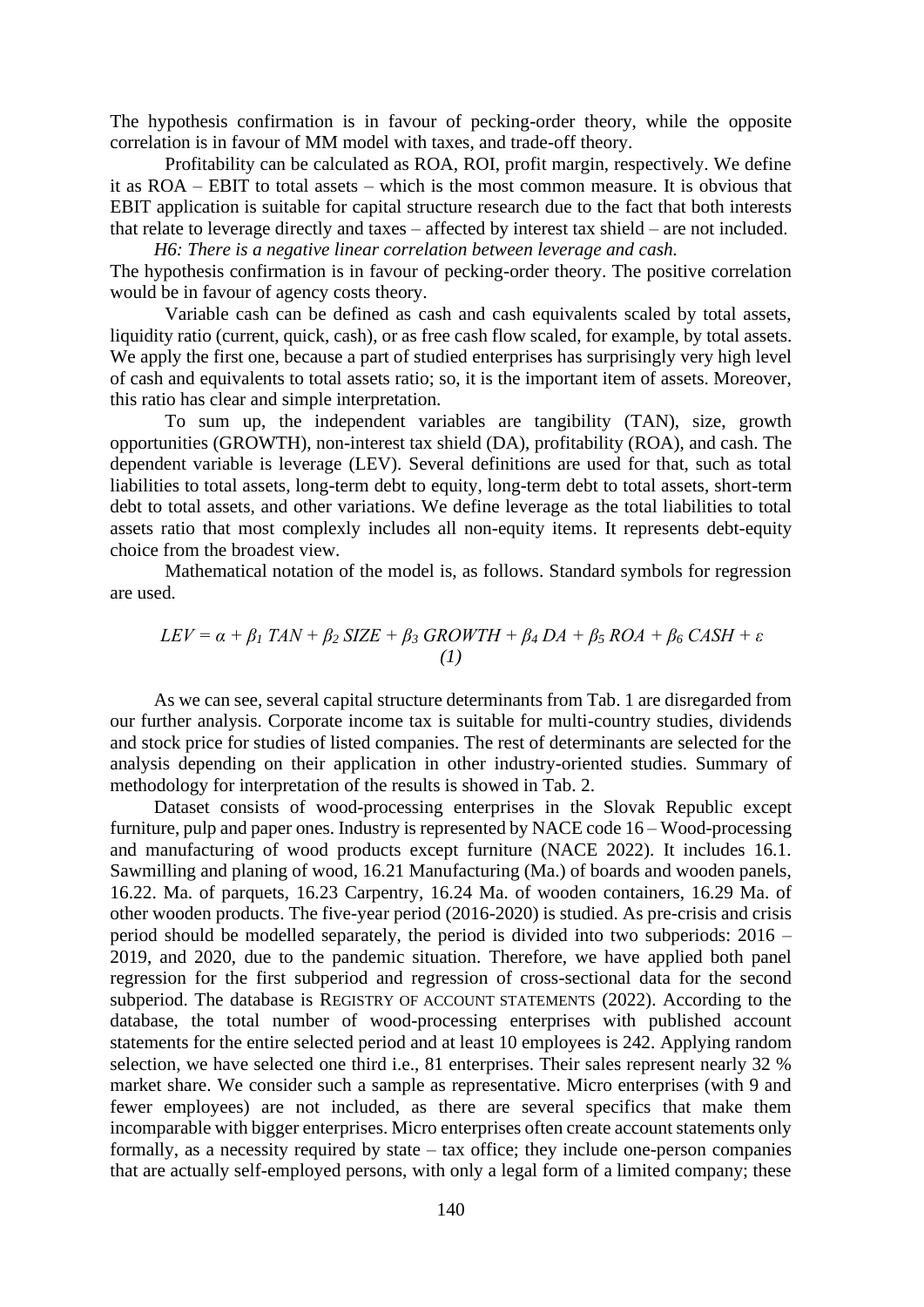enterprises can acquire loans with different conditions than others like EaSI (EU Program for Employment and Social Innovation) loans with guarantee of European investment fund; they often do not follow hardly any governance rules, etc. STATISTICAL OFFICE (2022) uses a partially similar methodology when creating DataCube - only enterprises with 20 and more employees are there analysed exhaustively.

| Independent variable    | Regression  | Interpretation in favour                                                                                       | Regression  | Interpretation in favour                                                                                                                                                                                                                          |
|-------------------------|-------------|----------------------------------------------------------------------------------------------------------------|-------------|---------------------------------------------------------------------------------------------------------------------------------------------------------------------------------------------------------------------------------------------------|
|                         | result      | $of \dots$                                                                                                     | result      | $of \dots$                                                                                                                                                                                                                                        |
| Tangibility             |             | Agency costs, Life<br>cycle                                                                                    |             | Questionable, possibly<br>golden financing rule<br>with a need for future<br>verification                                                                                                                                                         |
| <b>Size</b>             | $\beta > 0$ | Life cycle                                                                                                     | $\beta < 0$ | Lack of internal funds<br>and owner's capital<br>deposits in small<br>enterprises together<br>with too many<br>investment<br>opportunities, Debt<br>preference in debt-<br>equity choice in smaller<br>$enterprises -$<br>unsupported by theories |
| Growth opportunities    |             | Pecking-order                                                                                                  |             | Agency costs, Trade-off                                                                                                                                                                                                                           |
| Non-interest tax shield |             | Maximal tax<br>optimization,<br>Nonexistence of tax<br>shields exhaustion,<br>Fixed assets financed<br>by debt |             | MM with tax effect (if<br>tax shields are<br>considered as<br>supplements to each<br>other), Trade-off,<br>Pecking-order                                                                                                                          |
| Profitability           |             | MM with tax effect,<br>Trade-off                                                                               |             | Pecking-order                                                                                                                                                                                                                                     |
| Cash                    |             | Agency costs                                                                                                   |             | Pecking-order                                                                                                                                                                                                                                     |

**Tab. 2 Methodology for results interpretation (dependent variable - leverage).**

# **RESULTS AND DISCUSSION**

Before the presentation of the final results, let us mention some important results of econometric tests and the reasons for the model adjustments. First, we will look at the panel model. Two high leveraged enterprises were excluded as outliers to achieve an asymptotic normality of the dependent variable and residuals (see Tab. A.1 in Appendix). As our data are burdened with multicollinearity (see Tab. A.2 and A.3), we had to exclude the variable TAN which has the highest pair correlations with other independent variables. According to the Durbin-Watson statistics (value 1.2), autocorrelation also occurs. Therefore, we applied the White method for covariance and standard errors matrix in the final model, which should eliminate both autocorrelation and heteroskedasticity, if any occurs. All variables do not have a unit root (see Tab. A.4) means that their stationarity is not rejected. As many authors prefer scaling the size of an enterprise with logarithm, we applied for SIZE both lin-lin and lin-log models, using natural logarithm. However, the results look very similar (see Tab. 3 and Tab. 4). Random effects are used instead of fixed affects, according to the Hausman test (see Tab. A.5).

When looking at cross-sectional data in 2020, heteroskedasticity occurs according to the White test (see Tab. A.6). Therefore, we applied Huber-White-Hinkley standard error and covariance method consistent with that. Normality of residuals cannot be rejected (see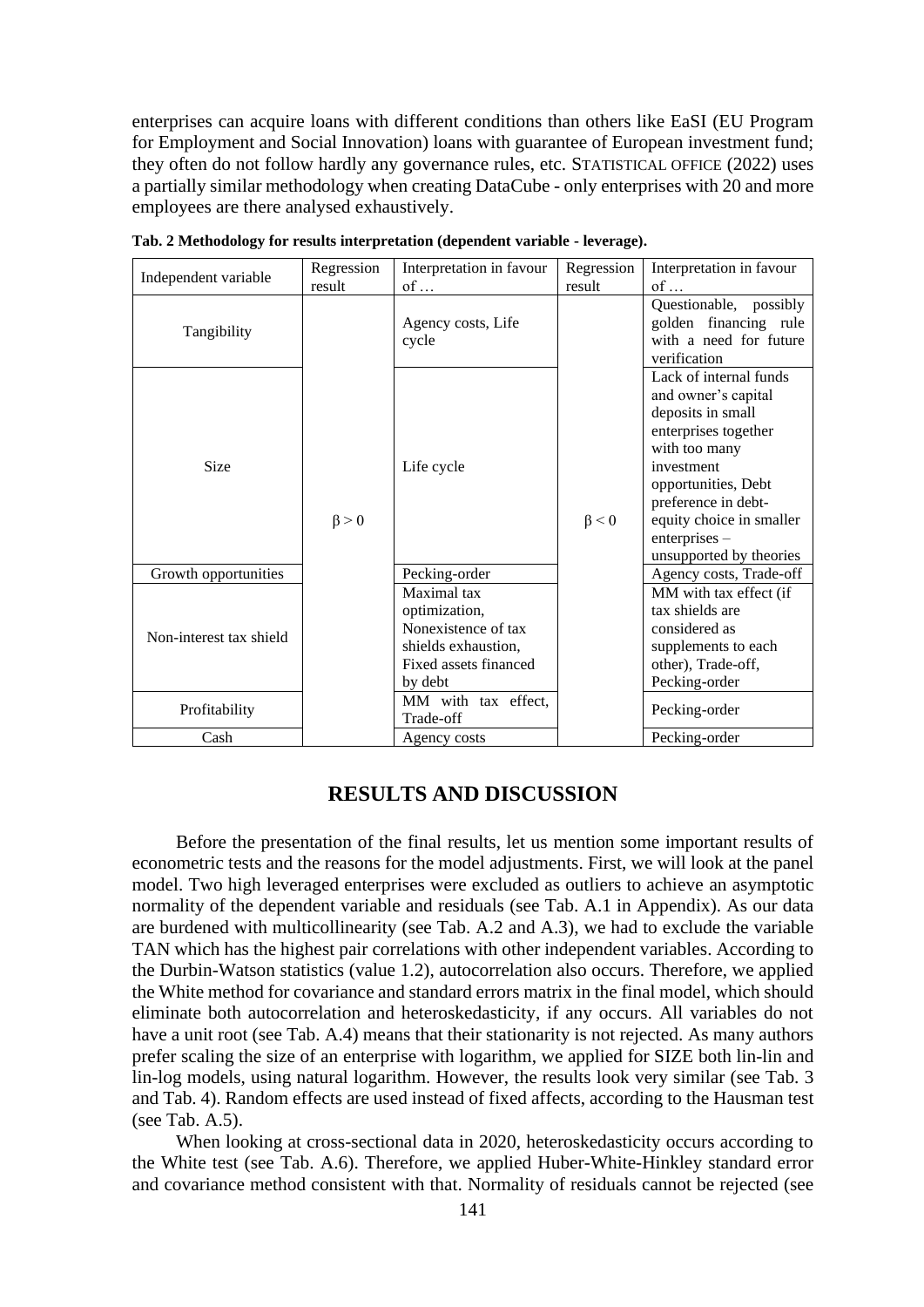Tab. A.1). Three outliers have been excluded. Similarly to the panel model, both lin-lin and lin-log models – using natural logarithm – are used for variable SIZE. Ramsey RESET test shows correct model specification for the lin-lin model only at 1% significance level, while the lin-log model seems to be even better specified (see Tab. A.7 and Tab. A.8). On the other hand, the log-lin model would not be correct for both panel and cross-sectional data, as residuals would not have a normal distribution.

As we can see in Tab. 3, profitability, growth opportunities, and cash seemed to be relevant capital structure determinants in pre-crisis period. A negative influence of both profitability and cash on leverage is in favour of pecking-order theory. But a negative influence of growth on leverage is against that; and is in favour of agency costs theory. Agency costs theory, however, expects the association of cash and leverage to be opposite to that measured. ROA with minus effect also supports life-cycle theory and is against MM model with tax effect and trade-off theory. These theories are also not confirmed due to the insignificance of DA. As the positive influence of size on leverage is insignificant, it does not support the life-cycle theory. As a result, pecking-order theory seems to describe the capital structure and its relations in the first subperiod better than other theories.

Size became statistically significant in 2020, but its negative correlation with leverage is not in accordance with any theory. Such result can be justified with several explanations. We can deduce for example a lack of internal funds and owner's capital deposits in small and medium sized wood-processing enterprises that was even confirmed in the National program for the utilization of wood potential in the Slovak Republic (MINISTRY OF A&RD 2013). As this result occurs only in pandemic time, it can also indicate that reduction in equity – that can happen in any crisis – can be more severe in smaller enterprises. However, we did not find the evidence for the second interpretation, as there is only a weak correlation between yearly change of leverage in 2020 and size of an enterprise. Profitability and growth opportunities were not significant determinants of leverage during pandemic year. It can be explained by a reduction in profitability and growth opportunities, which is expectable during any crisis, as values of both variables changed on average in 2019 and 2020 comparing to the rest of the period. On the other hand, the role of cash as capital structure determinant was confirmed again and was even more significant in 2020 than before. This partially supports pecking-order theory. Moralization effect of debt on managers i.e., motivation not to spend disposable cash ineffectively, is therefore not confirmed or needed in the analysed enterprises in any subperiod. Non-interest tax shield was insignificant in both subperiods. Moreover, its positive correlation with leverage is not in accordance with any theory. Therefore, the question also is whether it should be considered as the substitute for interest tax shield. If an enterprise does not meet with tax shields exhaustion, the shields do not have to be substitutes. To sum up the second subperiod, the pecking-order theory is confirmed only partially, and previous relations between leverage and ROA, growth opportunities, respectively, cannot be confirmed.

| Dependent variable: Leverage |                  |              |                  |              |  |  |
|------------------------------|------------------|--------------|------------------|--------------|--|--|
| Period                       | 2016-2019        |              | 2020             |              |  |  |
| Independent<br>variables     | Beta-coefficient | Significance | Beta-coefficient | Significance |  |  |
| LOG(SIZE)                    | 0.012940         |              | $-0.055265$      | $***$        |  |  |
| <b>ROA</b>                   | $-0.508273$      | ***          | $-0.095323$      |              |  |  |
| <b>GROWTH</b>                | $-0.003715$      | ***          | 0.001611         |              |  |  |
| DA                           | 0.016903         |              | 0.005858         |              |  |  |
| <b>CASH</b>                  | $-0.281071$      | $***$        | $-0.740272$      | ***          |  |  |
| Intercept                    | 0.521946         | *            | 1.524875         | ***          |  |  |

**Tab. 3 Capital structure models. Lin-log model applied for variable SIZE.**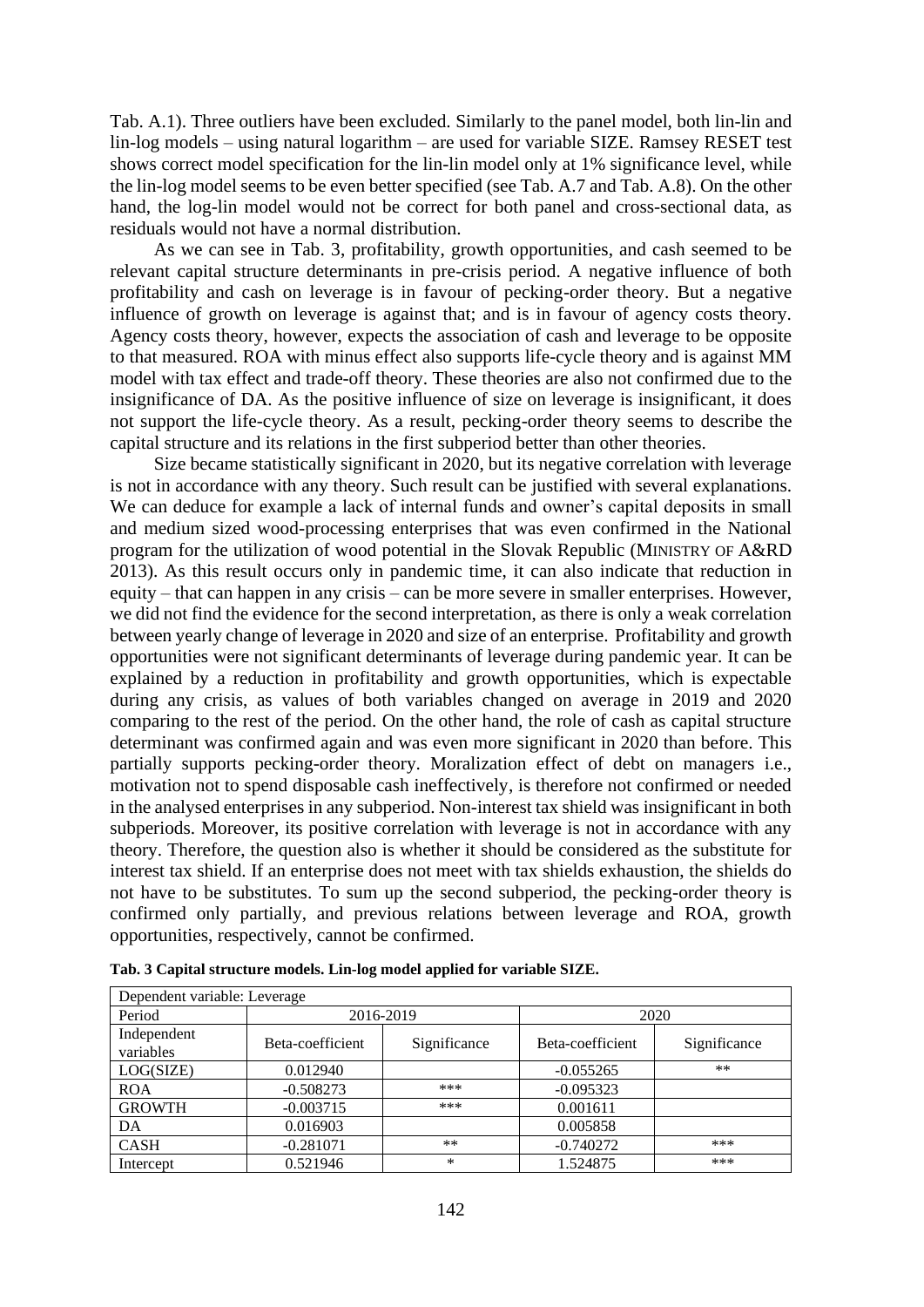Note: \*, \*\*, \*\*\* represents statistical significance according to p-value at the 10%, 5%, and 1% level, respectively.

Important limitation of these comparisons is that the first model is based on 4-year panel data, while the second one only on one-year data.

If we do not apply logarithmic transformation for variable SIZE (see Tab.4) the difference is that SIZE is significant only at 10% level in 2020, not 5%. Positive correlation in the first subperiod in the first model changed to the negative one in the second model, but it is still insignificant.

| Dependent variable: Leverage |                        |              |                        |              |  |  |
|------------------------------|------------------------|--------------|------------------------|--------------|--|--|
| Period                       | 2016-2019              |              | 2020                   |              |  |  |
| Independent<br>variables     | Beta-coefficient       | Significance | Beta-coefficient       | Significance |  |  |
| <b>SIZE</b>                  | $-1.14 \cdot 10^{-09}$ |              | $-2.67 \cdot 10^{-09}$ | $\ast$       |  |  |
| <b>ROA</b>                   | $-0.488647$            | ***          | $-0.092732$            |              |  |  |
| <b>GROWTH</b>                | $-0.003367$            | ***          | $-0.012408$            |              |  |  |
| DA                           | 0.005537               |              | 0.235818               |              |  |  |
| <b>CASH</b>                  | $-0.292377$            | $***$        | $-0.667465$            | ***          |  |  |
| Intercept                    | 0.713054               | ***          | 0.737256               | ***          |  |  |

**Tab. 4 Alternative capital structure models. Lin-lin model applied for all variables.**

Note: \*, \*\*, \*\*\* represents statistical significance according to p-value at the 10%, 5%, and 1% level, respectively.

Capital structure determinants of wood-processing enterprises in Slovakia can be compared to the determinants confirmed in other industries and countries, especially when focusing on the 2016-2019 model. Slovak wood-processing enterprises are similar to French wine enterprises (VIVIANI 2008) regarding profitability, and cash, but growth opportunities show opposite results. There is also a similarity with the mining industry in Australia regarding profitability (ISLAM and KHANDAKER 2014). The results for profitability and cash show some similarity to the energy industry in the EU. However, size is an important determinant in that industry with a positive relation to leverage (JAWORSKI and CZERWONKA 2021) that is not confirmed in our sample. Growth opportunities and cash as leverage determinants with minus correlation are typical for the food & beverages industry in Indonesia. Moreover, size is not confirmed as statistically significant in those enterprises (SALIM and SUSILOWATI 2019), so we can find several similarities there with Slovak woodprocessing enterprises. Regarding growth opportunities, we can find some linkage with the world airline industry, as well (CAPOBIANCO and FERNANDES 2004).

### **CONCLUSION**

In the years 2016-2019, we found the negative relation between leverage and profitability, growth opportunities, cash, respectively. Except for the variable cash, these relations were not confirmed in 2020. Changes in profitability and lack of growth opportunities during crisis thus must have had the impact. Some evidence of a negative relation between leverage and size occurred only in the crisis period. The results are more in favour of the pecking-order theory, than in favour of other theories, but no theory is supported unequivocally. Some similarities between the wood-processing industry in Slovakia and other industries in other countries can be found regarding capital structure determinants. The best example seems to be the food & beverages industry in Indonesia. Regarding the hypotheses, only H5 and H6 are confirmed. Other hypotheses are not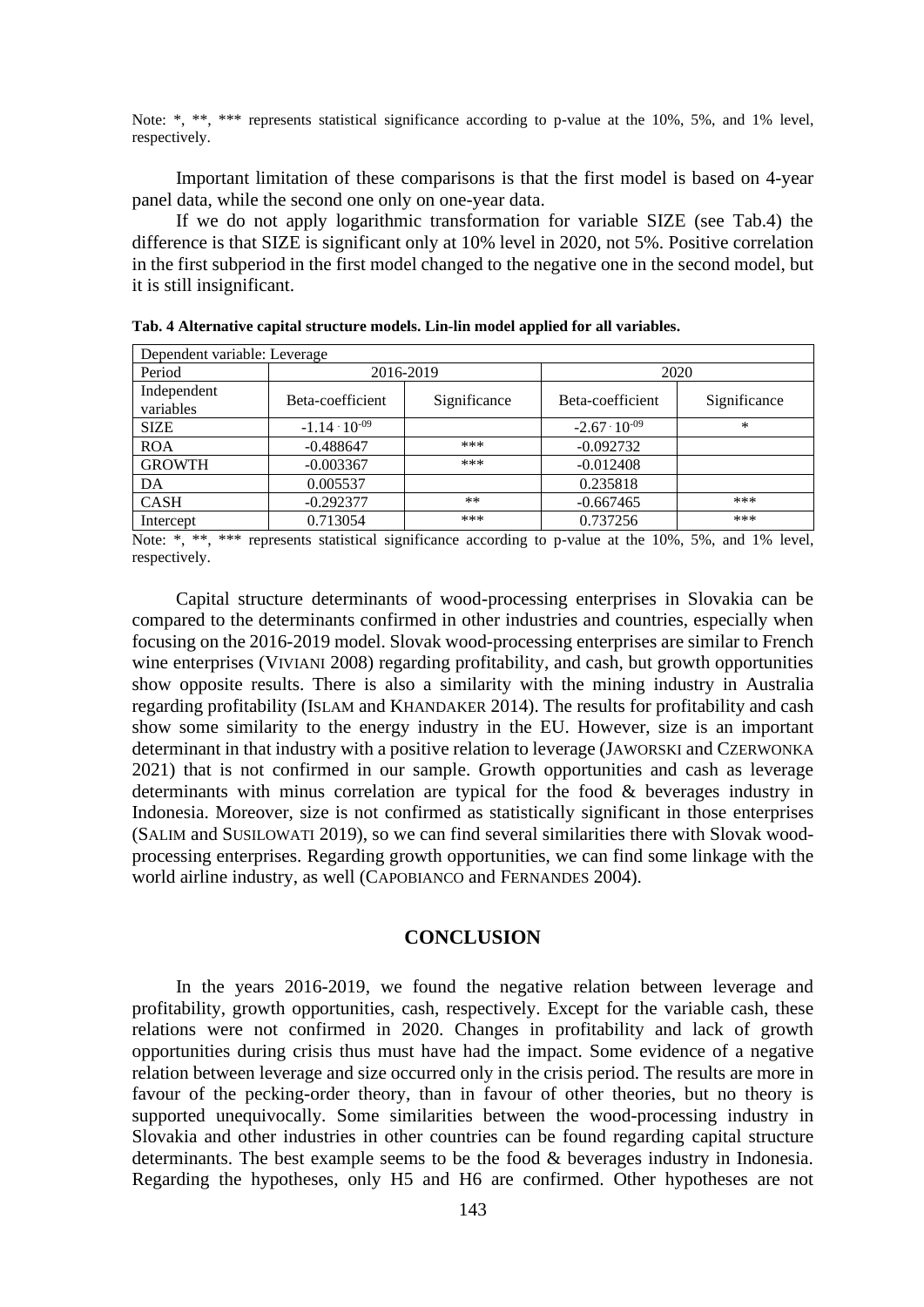confirmed because of the opposite than expected relation, or its statistical insignificance. Practical implications of the results lie for example in some recommendations for such wood-processing enterprises which set their target leverage only as the average of the industry. As the study reveals 'average' relations of leverage and its determinants, enterprises without complex capital structure targets can consider these relations rather than following only the industry median leverage.

## **REFERENCES**

ALMAZAN, A., MOLINA, C.A. 2001. Intra-Industry Capital Structure Dispersion. In Journal of Economics & Management Strategy, 14 (2): 263–297. DOI: 10.1111/j.1530-9134.2005.00042.x

BAKER, M., WURGLER, J. 2002. Market Timing and Capital Structure*.* In The Journal of Finance, 57(1): 1–32. DOI: 10.1111/1540-6261.00414

CAPOBIANCO, H. M. P., FERNANDES, E. 2004. Capital structure in the world airline industry. In Transportation Research Part A, 38: 421–434. DOI: 10.1016/j.tra.2004.03.002

CHITTENDEN, F., HALL, G., HUTCHINSON, P. 1996. Small Firm Growth, Access to Capital Markets and Financial Structure: Review of Issues and Empirical Investigation. In Small Business Economics, 8: 59-67.

FAMA, E. F., MILLER, M. H. 1972. The Theory of Finance. Holt, Rinehart and Winston: New York. NATIONAL FORESTRY CENTRE. 2022. Forestportal - Economic indicators of wood-processing industry. https://gis.nlcsk.org/IBULH/SpracDrev/DSP [1.2.2022].

ISLAM, S.Z., KHANDAKER, S. 2014. Firm leverage decisions: Does industry matter? In North American Journal of Economics and Finance, 31: 94-107. DOI: 10.1016/j.najef.2014.10.005

JAWORSKI, J., CZERWONKA, L. 2021. Determinants of Enterprises' Capital Structure in Energy Industry: Evidence from European Union. In Energies, 14, No. 1871. DOI: 10.3390/en14071871

JENSEN, M., MECKLING, W. 1976. Theory of the Firm: Managerial Behaviour, Agency Costs and Ownership Structure. In Journal of Financial Economics, 3: 305–360.

KRAUS, A. LITZENBERGER, R.H. 1973. A State‐Preference Model of Optimal Financial Leverage. In The Journal of Finance, 28 (4): 911-922.

KRIŠTOFÍK, P. 2010. Finančná ekonómia s aplikáciou na rozvíjajúce sa trhy. Iura Edition, Bratislava. LI, L., ISLAM, S. Z. 2019. Firm and industry specific determinants of capital structure: Evidence from the Australian market. In International Review of Economics and Finance, 59: 425-437. DOI: 10.1016/j.iref.2018.10.007

MINISTRY OF AGRICULTURE AND RURAL DEVELOPMENT OF SLOVAK REPUBLIC. 2013. National program for the utilization of wood potential in the Slovak Republic. https://www.mpsr.sk/narodnyprogram-vyuzitia-potencialu-dreva-slovenskej-republiky/913-37-913-7913/ [2.4.2022].

MINISTRY OF AGRICULTURE AND RURAL DEVELOPMENT OF SLOVAK REPUBLIC. 2021. Forest coverage has been growing in Europe for a long time. https://www.mpsr.sk/aktualne/skvela-spravalesnatost-v-europe-dlhodobo-stupa/16244/ [5.2.2022].

MODIGLIANI, F., MILLER, M. H. 1958. The Cost of Capital, Corporation Finance, and the Theory of Investment. In American Economic Review, 48, 261–297.

MODIGLIANI, F., MILLER, M. H. 1963. Corporate Income Taxes and the Cost of Capital: A Correction. In American Economic Review, 56, 333–391.

MYERS, S.C.,& MAJLUF, N. S. 1984. Corporate financing and investment decisions when firms have information that investors do not have. In Journal of Financial Economics, 13 (2), 187-221.

MYERS, S. C. 1984. The Capital Structure Puzzle. In The Journal of Finance, 39, 574-592.

NACE. 2022. NACE code 16. http://www.nace.sk/nace/16-spracovanie-dreva-a-vyroba-vyrobkovz-dreva-a-korku-okrem-nabytku-vyroba-predmetov-zo-slamy-a-pruteneho-materialu/ [8.2.2022].

REGISTRY OF ACCOUNT STATEMENTS. 2022. https://www.registeruz.sk/cruz-public/domain/ accountingentity/search [10.2.2022].

SALIMM M. N., SUSILOWATI, R. 2019. The effect of internal factors on capital structure and its impact on firm value: empirical evidence from the food and baverages industry listed on Indonesian stock exchange 2013-2017. In International Journal of Engineering Technologies and Management Research, 6 (7), 173-191. DOI: 10.29121/ijetmr.v6.i7.2019.434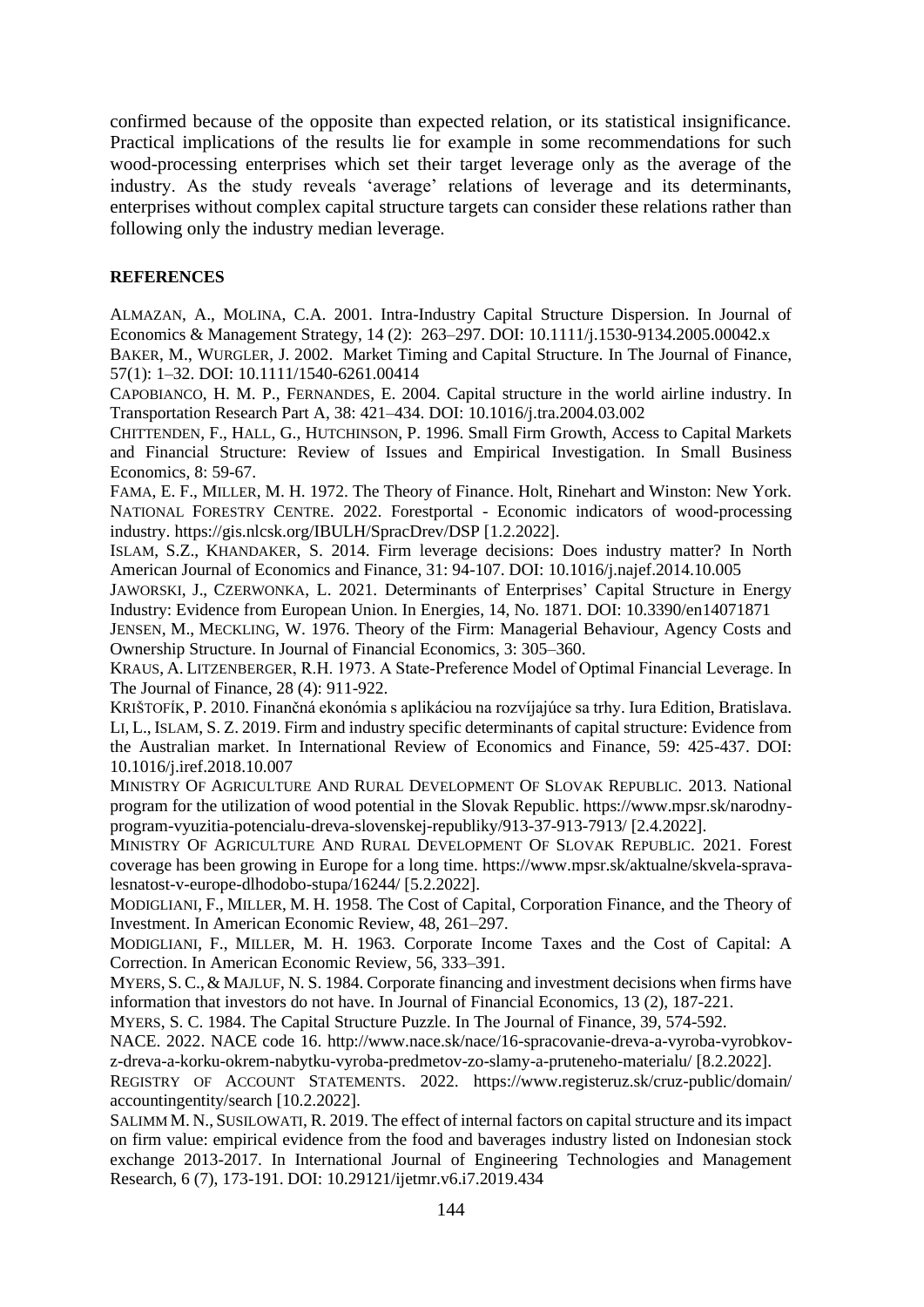STATISTICAL OFFICE. 2022. Data Cube. Selected financial indicators of non-financial corporations. http://datacube.statistics.sk/#!/view/sk/VBD\_SLOVSTAT/fp2003rs/v\_fp2003rs\_00\_00\_00\_sk [7.2.2022].

TREZEVANT, R. 1992. Debt Financing and Tax Status: Tests of the Substitution Effect and the Tax Exhaustion Hypothesis Using Firms' Responses to the Economic Recovery Tax Act of 1981. In The Journal of Finance, 47 (4), 1557-1568.

VIVIANI. 2008. Capital structure determinants: an empirical study of French companies in the wine industry. In International Journal of Wine Business Research, 20 (2): 171-19.

WESTON, J. F., BRIGHAM, E. F. 1981. Managerial Finance, 7<sup>th</sup> ed. Hinsdale, Dryden Press.

ZHANG, D.,CAO, H., ZOU, P. 2016. Exuberance in China's renewable energy investment: Rationality, capital structure and implications with firm level evidence. In Energy Policy, 95 (C) : 468–478. DOI: 10.1016/j.enpol.2015.12.005

# **ACKNOWLEDGEMENT**

This paper has been supported by the Scientific Grant Agency of Slovak Republic under the project VEGA No. 1/0579/21 Research on Determinants and Paradigms of Financial Management in the Context of the COVID-19 Pandemic.

# **APPENDIX**

### **Tab. A.1 Normality of residuals.**

| Model / Indicator | Panel lin-lin | Panel lin-log | $2020$ lin-lin | $2020$ lin-log |
|-------------------|---------------|---------------|----------------|----------------|
|                   |               | for SIZE      |                | for SIZE       |
| <b>Skewness</b>   | $-0.1633$     | $-0.1559$     | 0.0352         | 0.1387         |
| Kurtosis          | 2.6567        | 2.6807        | 3.1799         | 3.1890         |
| Jarque-Bera       | 2.9564        | 2.6232        | 0.1213         | 0.3660         |
| p-value           | 0.2280        | 0.2694        | 0.9411         | 0.8327         |

### **Tab. A.2 Multicollinearity test of 2016-2019 data – correlation matrix.**

|                                  | <b>TAN</b> | <b>SIZE</b>        | <b>ROA</b> | <b>GROWTH</b> | DA        | <b>CASH</b> |
|----------------------------------|------------|--------------------|------------|---------------|-----------|-------------|
| <b>TAN</b>                       |            | 0.2750             | $-0.2515$  | $-0.0275$     | 0.1589    | $-0.4710$   |
| <b>SIZE</b>                      | 0.2750     |                    | 0.0494     | $-0.0274$     | $-0.0161$ | $-0.1457$   |
| <b>ROA</b>                       | $-0.2515$  | 0.0494             |            | 0.0066        | $-0.0809$ | 0.2597      |
| <b>GROWTH</b>                    | $-0.0275$  | $-0.0274$          | 0.0066     |               | $-0.0123$ | $-0.0231$   |
| DA                               | 0.1589     | $-0.0161$          | $-0.0809$  | $-0.0123$     |           | $-0.0501$   |
| <b>CASH</b>                      | $-0.4710$  | $-0.1457$          | 0.2597     | $-0.0231$     | $-0.0501$ |             |
|                                  |            |                    |            |               |           |             |
| Determinant of the matrix        |            | 0.621542           |            |               |           |             |
| Farrar & Glauber - X<br>148.2927 |            | Degrees of freedom |            | 21            |           |             |
| p-value                          |            | < 0.0001           |            |               |           |             |

#### **Tab. A.3 Multicollinearity test of 2020 data – correlation matrix.**

|                           | <b>TAN</b> | <b>SIZE</b> | <b>ROA</b>         | <b>GROWTH</b> | DA        | <b>CASH</b> |  |
|---------------------------|------------|-------------|--------------------|---------------|-----------|-------------|--|
| <b>TAN</b>                |            | 0.3156      | $-0.1768$          | $-0.2084$     | 0.5739    | $-0.4866$   |  |
| <b>SIZE</b>               | 0.3156     |             | 0.0873             | $-0.0024$     | 0.0153    | $-0.1714$   |  |
| <b>ROA</b>                | $-0.1768$  | 0.0873      |                    | 0.0961        | $-0.0879$ | 0.3147      |  |
| <b>GROWTH</b>             | $-0.2084$  | $-0.0024$   | 0.0961             |               | $-0.2124$ | $-0.0925$   |  |
| DA                        | 0.5739     | 0.0153      | $-0.0879$          | $-0.2124$     |           | $-0.2259$   |  |
| <b>CASH</b>               | $-0.4866$  | $-0.1714$   | 0.3147             | $-0.0925$     | $-0.2259$ |             |  |
|                           |            |             |                    |               |           |             |  |
| Determinant of the matrix |            | 0.337548    |                    |               |           |             |  |
| Farrar & Glauber - X      | 80.1865    |             | Degrees of freedom |               | 21        |             |  |
| p-value                   |            | < 0.0001    |                    |               |           |             |  |